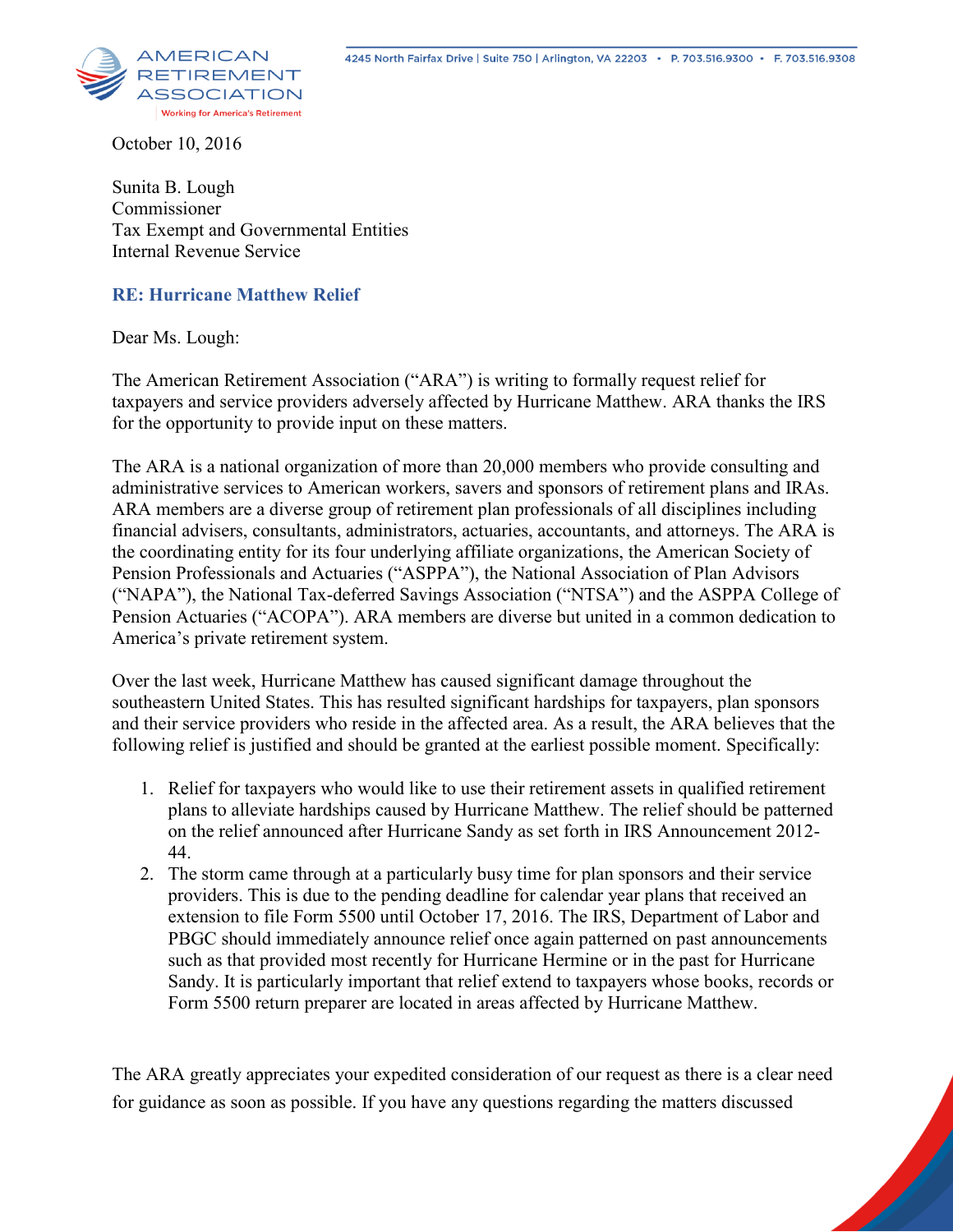herein, please contact Craig Hoffman, ARA General Counsel and Director of Regulatory Affairs at (703) 516-9300. Thank you for your time and consideration.

## Sincerely,

 $\sqrt{s}$ Brian H. Graff, Esq., APM Executive Director/CEO American Retirement Assoc.

/s/ Craig P. Hoffman, Esq., APM General Counsel American Retirement Assoc.

## **cc:**

Mr. J. Mark Iwry Senior Advisor to the Secretary of the Treasury Deputy Assistant Secretary (Retirement and Health Policy)

Ms. Victoria A. Judson Division Counsel/ Associate Chief Counsel Tax Exempt and Government Entities Internal Revenue Service

Stephen B. Tackney Deputy Associate Chief Counsel Tax Exempt and Government Entities Internal Revenue Service

Mr. Rob Choi Director, Employee Plans Internal Revenue Service

Mr. Louis J. Leslie Senior Technical Advisor Employees Plans Internal Revenue Service

Ms. Karen Truss